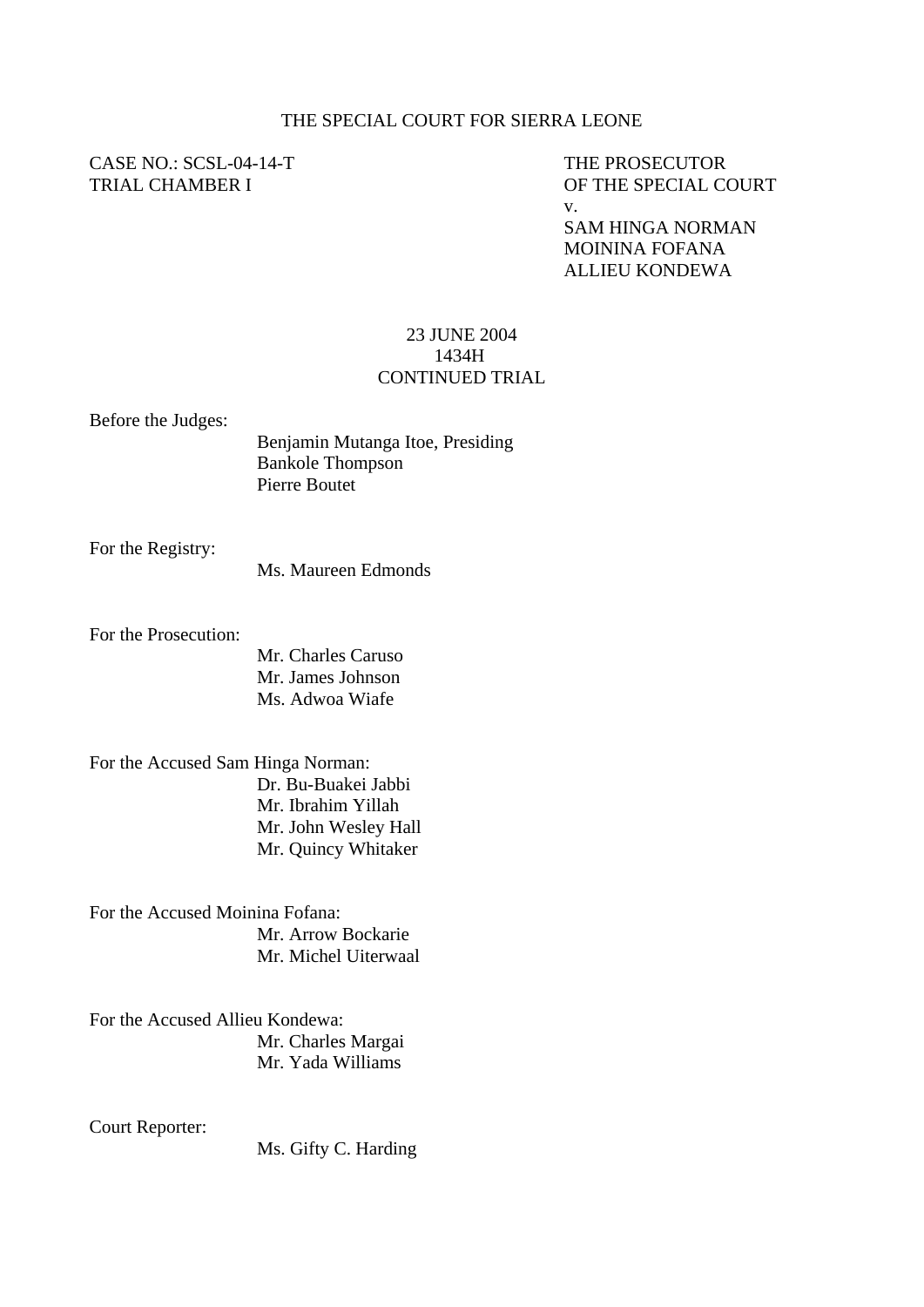| 1  | PROCEEDINGS                                                                                                     |
|----|-----------------------------------------------------------------------------------------------------------------|
| 2  | MR. PRESIDENT:                                                                                                  |
| 3  | The session resumes. We mightn't be coming back to that all the time, but I suppose appearances                 |
| 4  | are as before, unless we have evidence of some resignations, which I do not think is the case here              |
| 5  | now.                                                                                                            |
| 6  |                                                                                                                 |
| 7  | We have taken care of what in French we call our <i>cuisine interieur</i> , matters relating to our kitchen and |
| 8  | what we have to eat. This said, we shall be delivering our decision on Mr. Norman's request, you                |
| 9  | know, which was made before this Court on the 17th and on the 18th, you know, of this month. And                |
| 10 | the decision will be read and delivered by Honourable Judge Boutet.                                             |
| 11 | MR. JABBI:                                                                                                      |
| 12 | My Lord -- My Lords, I'm sorry to have to intervene at this stage. I am informed that the first Accused         |
| 13 | has a preliminary observation to make in respect of that ruling before it is delivered, My Lord. It's just      |
| 14 | a preliminary observation.                                                                                      |
| 15 | MR. PRESIDENT:                                                                                                  |
| 16 | Yes, please, you may make your preliminary observation, Mr. Norman.                                             |
| 17 | THE ACCUSED NORMAN:                                                                                             |
| 18 | Thank you, My Lord. I did inform my stand-by counsel that from the time of request to Your Lordships            |
| 19 | right up to my appearing before you here today I did not observe nor did I notice or see any follow up          |
| 20 | from the Registry into the conditions about which I made my reports and requests to Your Lordships.             |
| 21 | That's all I wanted to say.                                                                                     |
| 22 | MR. PRESIDENT:                                                                                                  |
| 23 | All right, it's noted. But let me inform you that the Registrar has been very, very active looking into         |
| 24 | this. He's been very, very active, you know, looking into these -- the requests which you have made,            |
| 25 | and I think he went into it in a lot of detail, even holding -- and holding meetings to see, you know,          |
| 26 | how far he could meet up with your request.                                                                     |
| 27 | THE ACCUSED NORMAN:                                                                                             |
| 28 | Thank you.                                                                                                      |
| 29 | MR. PRESIDENT:                                                                                                  |
| 30 | So the Registrar certainly has done his job, Mr. Norman.                                                        |
| 31 | MR. NORMAN:                                                                                                     |
| 32 | Thank you.                                                                                                      |
| 33 | MR. PRESIDENT:                                                                                                  |
| 34 | Right. Yes.                                                                                                     |
| 35 | <b>JUDGE BOUTET:</b>                                                                                            |
| 36 | Thank you.                                                                                                      |
| 37 |                                                                                                                 |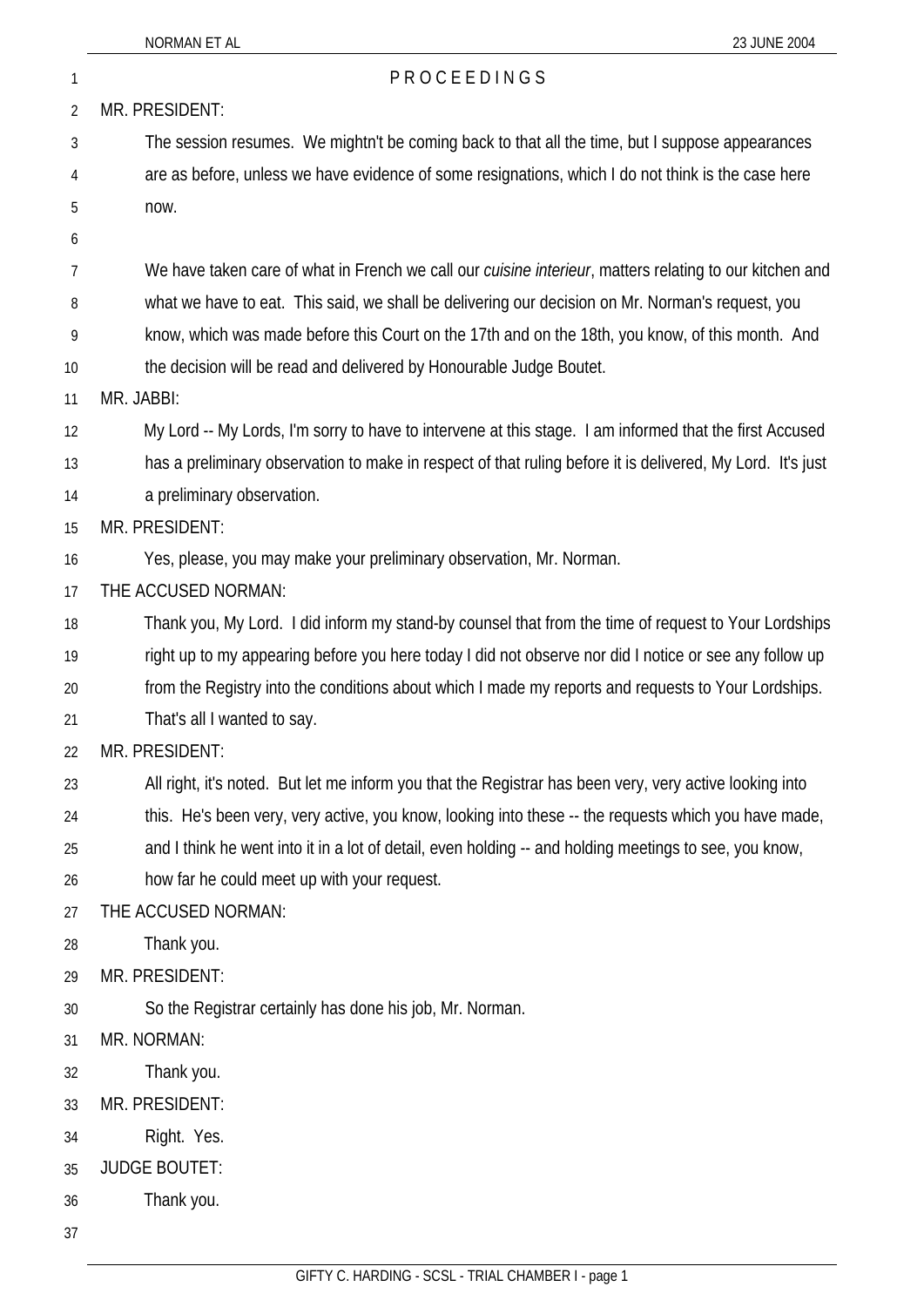| 1  | Decision on request by Samuel Hinga Norman for additional resources to prepare his Defence. The              |
|----|--------------------------------------------------------------------------------------------------------------|
| 2  | Trial Chamber of the Special Court for Sierra Leone, composed of Judge Benjamin Mutanga Itoe,                |
| 3  | Presiding Judge, Judge Bankole Thompson, and Judge Pierre Boutet, seized of the request by                   |
| 4  | Samuel Hinga Norman, Accused's request for adequate resources to prepare his defence made                    |
| 5  | during trial proceedings on the 17th and 18th of June 2004.                                                  |
| 6  |                                                                                                              |
| 7  | I will not read the whole decision but move to the salient parts of that decision and I will also inform all |
| 8  | parties that this decision will be filed right after this Court hearing this afternoon. So --                |
| 9  |                                                                                                              |
| 10 | Findings of the Trial Chamber: By a letter of the 3rd of June 2004, the Accused submitted his                |
| 11 | intention to represent himself in the criminal proceedings against him. By a decision of the 8th of          |
| 12 | June 2004, the Trial Chamber held that the Accused had a qualified right to represent himself. By            |
| 13 | virtue of this decision and the consequential order issued by the Chamber on the 14th of June 2004,          |
| 14 | the Trial Chamber ordered the Registrar to appoint stand-by counsel whose role is defined in the said        |
| 15 | order.                                                                                                       |
| 16 |                                                                                                              |
| 17 | The Trial Chamber is now seized with a request from the Accused to provide him with adequate and             |
| 18 | effective resources to assist him in conducting his defence.                                                 |
| 19 |                                                                                                              |
| 20 | In making a determination on this request, the Trial Chamber has been guided by the report of the            |
| 21 | Registrar on this issue.                                                                                     |
| 22 |                                                                                                              |
| 23 | The Trial Chamber also refers, in particular, to certain provisions of Article 17 of the Statute which set   |
| 24 | out minimum guarantees to which an Accused person, appearing before the Special Court, is entitled,          |
| 25 | and which include the right to have adequate time and facilities for the preparation of his defence.         |
| 26 | Article 17 – 17 provides, in part one in this respect, as follows:                                           |
| 27 |                                                                                                              |
| 28 | One, all Accused shall be equal before the Special Court;                                                    |
| 29 |                                                                                                              |
| 30 | Two, the Accused shall be entitled to a fair and public hearing subject to measures ordered by Special       |
| 31 | Court for the protection of victims and witnesses;                                                           |
| 32 |                                                                                                              |
| 33 | Four (sic), in determination of any charge against the Accused, pursuant to the present Statute, he or       |
| 34 | she shall be entitled to the following minimum guarantees in full equality. And so paragraph B, to           |
| 35 | have adequate time and facilities for the preparation of his or her defence and to communicate with          |
| 36 | counsel of his or her own choosing.                                                                          |
| 37 |                                                                                                              |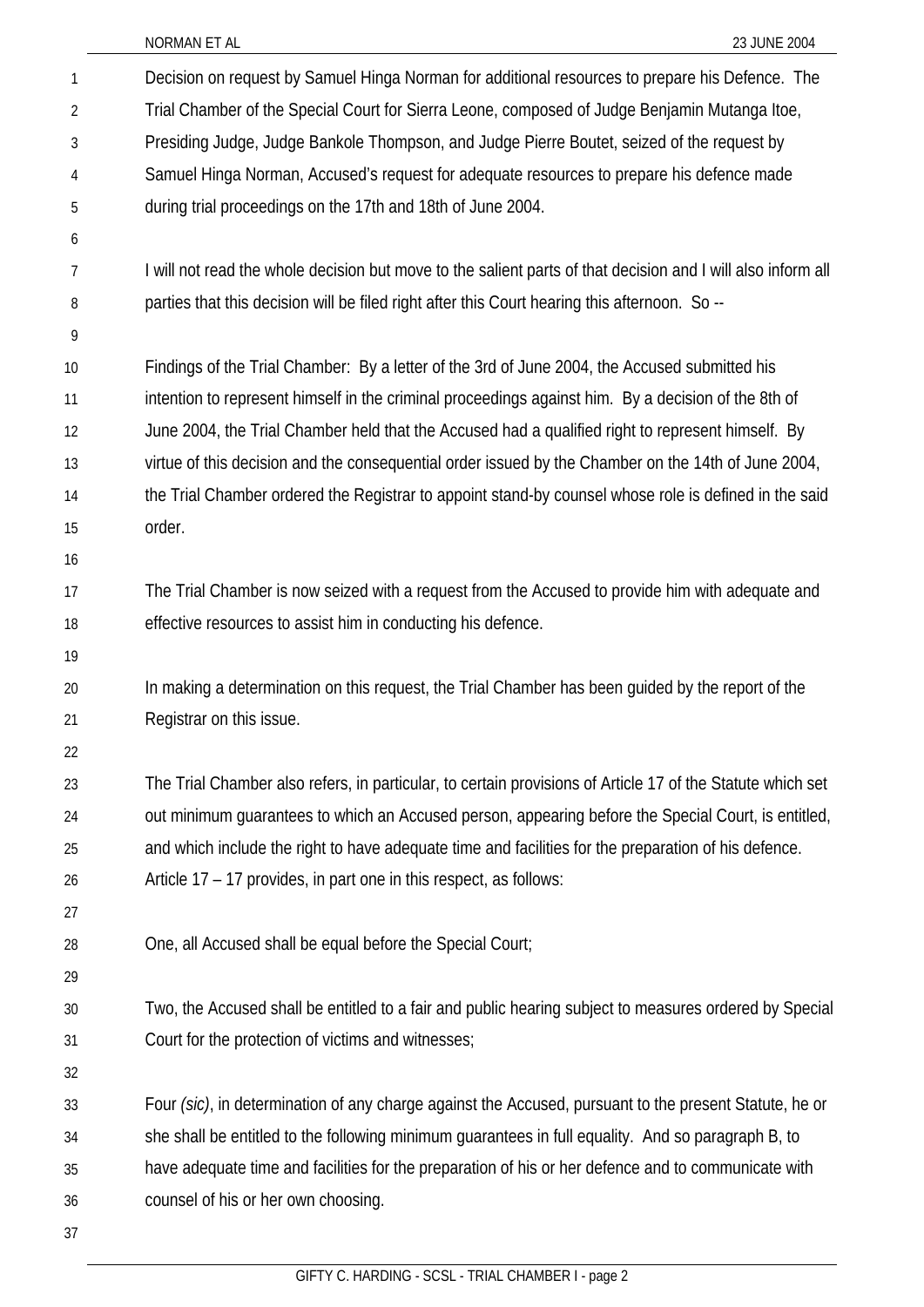With respect to the specific request of the Accused, the Trial Chamber finds as follows:

Request for computer: The Trial Chamber grants the request of the Accused for a computer set. The Accused shall be provided with a desktop computer and printer in his cell for use at any time. On the basis of security concerns, however, expressed by the Registrar, including the acting chief of the detention facility and the chief of security for the Special Court, the computer will not be connected to the Internet or Special Court Network. Should any materials be required by the Accused from these resources, he may make a request to the Defence office and/or his stand-by counsel to provide such necessary materials. 3 4 5 6 7 8 9

10

1

2

Request for telephone: Currently the Accused is provided with a wireless DECT phone which he can use from any location within the detention facility between the hours of 7 a.m. to 9 p.m., in accordance with Rule 44(A) of the Rules governing the detention of persons awaiting trial or appeal before the Special Court for Sierra Leone or otherwise detained on the authority of the Special Court for Sierra Leone, called Rules of Detention, adopted on the 7th of March 2003 and amended on the 25th of September 2003 and the 4th of May 2004, telephone calls between accused and counsel are privileged unless otherwise ordered by a judge or a chamber. 11 12 13 14 15 16 17

18

The Trial Chamber considered that the Accused may further assisted -- may be further assisted, pardon me, by placing a stationary desk telephone in his cell which he can use at any time for the purpose of being in contact with his stand-by counsel. The phone will be programmed with the telephone numbers of his stand-by counsel both inside and outside Sierra Leone. 19 20 21 22

23

As telephone costs are borne by the Court, usage will be reviewed to ensure that the number and duration of telephone calls are -- is reasonable. 24 25

26

Request for stationery: The detention facility provides stationery to detainees and should continue to provide the Accused with stationery requests which shall be reasonable and proportionate to the requirements of representing himself on the understanding that the Chamber has assigned stand-by counsel -- has assigned stand-by counsel to assist him in the process. 27 28 29 30

31

Request for assistance: The Trial Chamber considers that the provision of four stand-by counsel to the Accused to assist him in the defence of his case, is adequate and it is not necessary to appoint an additional assistant. 32 33 34

35

Request for investigator: The Trial Chamber considers that any investigations required by the Accused for his defence at trial is a matter within the competence of the Defence Office, who shall 36 37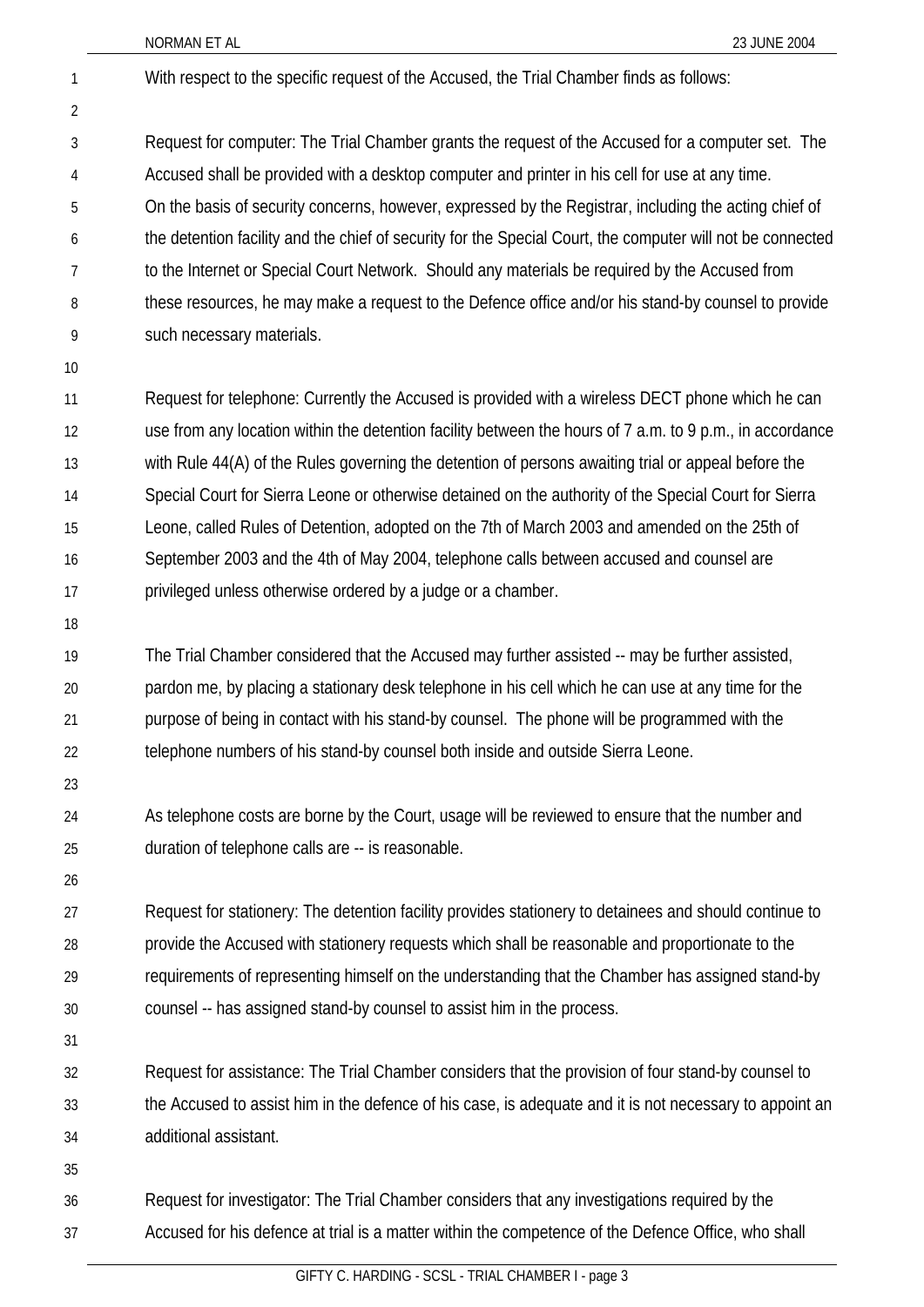|    | 23 JUNE 2004<br>NORMAN ET AL                                                                             |
|----|----------------------------------------------------------------------------------------------------------|
| 1  | make the necessary arrangements that are required.                                                       |
| 2  |                                                                                                          |
| 3  | Request for modification of lock-up hours: The Trial Chamber considers that the lock-up hours for the    |
| 4  | detention facility from 10 p.m. to 7 a.m. each day are reasonable. Furthermore, upon being provided      |
| 5  | with the computer and a stationary phone in his cell, the Accused may continue to prepare his case       |
| 6  | after lock-up time. Where exceptional circumstances would exist, and on a case by case basis, he         |
| 7  | may apply to the detention facility to be outside his cell beyond the regular lock-up hours.             |
| 8  |                                                                                                          |
| 9  | Request for exercise and food: According to the findings of the Registrar, the standard applied for      |
| 10 | exercise and food for detainees at the detention facility is in conformity with prescribed international |
| 11 | standards verified from time to time by the International Committee for the Red Cross. The Trial         |
| 12 | Chamber accordingly finds no merit in these requests.                                                    |
| 13 |                                                                                                          |
| 14 | For all of the above stated reasons, the Trial Chamber grants the request of the Accused for a           |
| 15 | computer set and a personal telephone and orders that the Registrar provide him with a desktop           |
| 16 | computer and printer, and a stationary desk telephone to be set up in his cell for his use at any time.  |
| 17 |                                                                                                          |
| 18 | The Trial Chamber further orders that the detention facility provides the Accused with stationery within |
| 19 | reasonable limits and proportionate to his needs, his needs to present his own defence considering       |
| 20 | the availability to him of his stand-by counsel.                                                         |
| 21 |                                                                                                          |
| 22 | Done in Freetown, Sierra Leone, this 23rd day of June 2004.                                              |
| 23 |                                                                                                          |
| 24 | This is the decision of the Court.                                                                       |
| 25 | MR. PRESIDENT:                                                                                           |
| 26 | Mr. Walker? That is the decision of the Court.                                                           |
| 27 | MR. WALKER:                                                                                              |
| 28 | Thank you.                                                                                               |
| 29 | MR. PRESIDENT:                                                                                           |
| 30 | Let it please be registered in Court Management and distributed to the parties today, at least before    |
| 31 | the close of the day.                                                                                    |
| 32 |                                                                                                          |
| 33 | And if counsel would wish to facilitate the exercise, I think they can call at Court Management, you     |
| 34 | know, to pick up copies of the decision rather than wait for them to be sent to you by post.             |
| 35 |                                                                                                          |
| 36 | So, that is that. We shall soon be rising, but before that, you know, we would like to indicate that we  |
| 37 | are adjourning the delivery of our decision -- our reasoned decision on outstanding issues to the 16th   |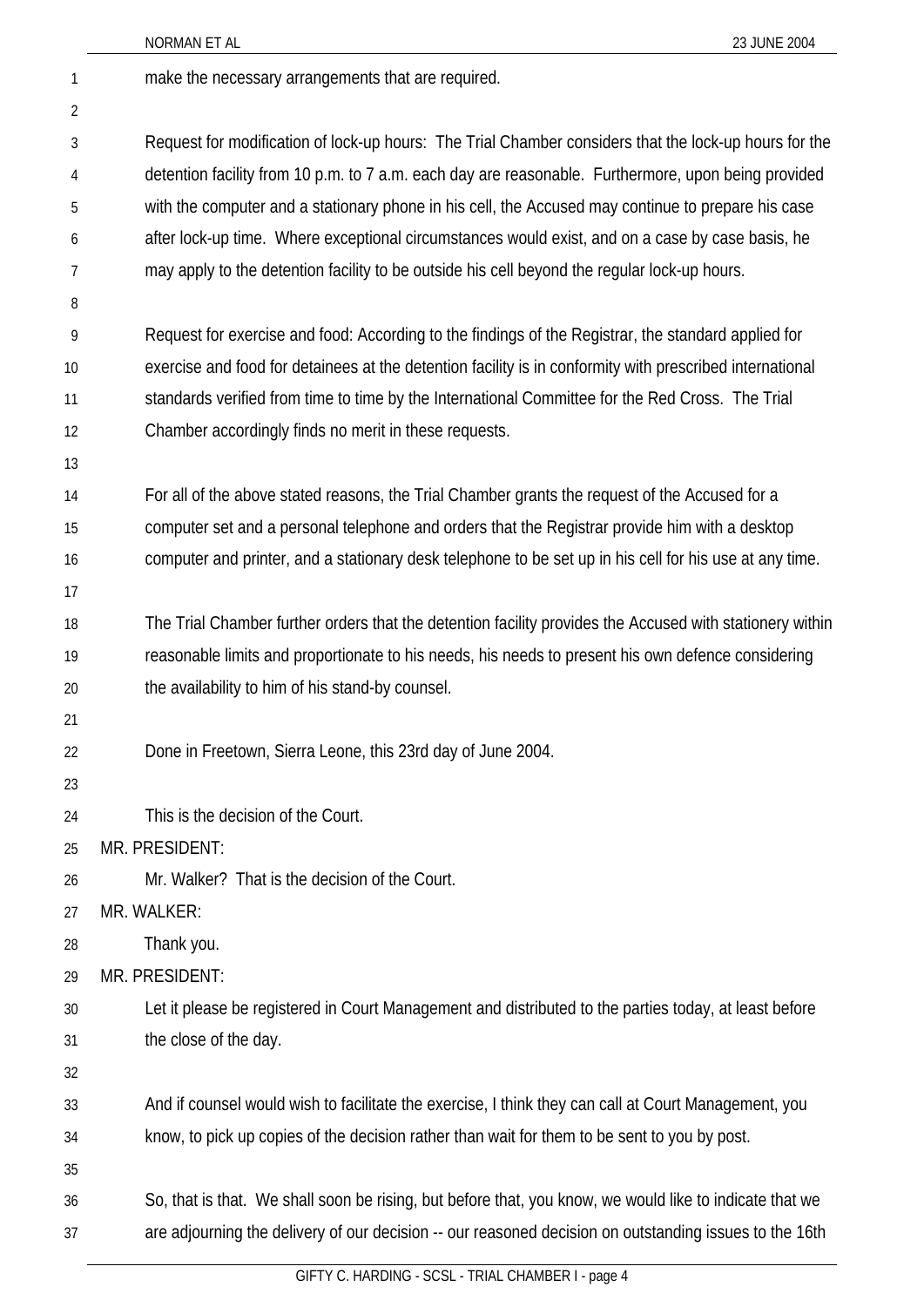|    | 23 JUNE 2004<br>NORMAN ET AL                                                                                 |
|----|--------------------------------------------------------------------------------------------------------------|
| 1  | of July 2004 -- on the 16th of July 2004. And we have it on the trial schedule that this trial will resume   |
| 2  | on the 8th of September 2004. If there are any changes to these schedule, to this particular                 |
| 3  | schedule, counsel will be informed -- counsel and all the Accused persons will be informed by the            |
| 4  | Court Management.                                                                                            |
| 5  |                                                                                                              |
| 6  | Are there any -- any -- well, this is not a status conference, you know, but are there any -- are there      |
| 7  | any -- you need any clarifications on this, please, before we rise?                                          |
| 8  | MR. MARGAI:                                                                                                  |
| 9  | Except as to the time on 8th September 2004; 9:30, 10 o'clock?                                               |
| 10 | MR. PRESIDENT:                                                                                               |
| 11 | Nine thirty.                                                                                                 |
| 12 | MR. MARGAI:                                                                                                  |
| 13 | As My Lord pleases. Thank you.                                                                               |
| 14 | MR. PRESIDENT:                                                                                               |
| 15 | Yes. We want to be here on time, but you see, we have -- we normally have some technical issues to           |
| 16 | iron out, you know, before we come here, so you should please understand that if we do come a bit            |
| 17 | late it is not deliberate. We are usually busy doing something that concerns the smooth functioning of       |
| 18 | the Court.                                                                                                   |
| 19 |                                                                                                              |
| 20 | Yes, as I said, you know, on the 16th, it will just be a question of -- there will be no matter fixed so the |
| 21 | Prosecution should not bother to come with any -- any witnesses. We are only going to deliver a              |
| 22 | decision and that is all that the agenda for that day, you know, calls for. And, of course, the trial will   |
| 23 | resume on the 8th of September 2004. Let me say, at 9:30, at 9:30.                                           |
| 24 | <b>JUDGE THOMPSON:</b>                                                                                       |
| 25 | Yes, Mr. Jabbi.                                                                                              |
| 26 | MR. JABBI:                                                                                                   |
| 27 | My Lord, what would be the time for the session on the 16th as well, 16th of September -- I mean,            |
| 28 | July; 9:30, or two o'clock?                                                                                  |
| 29 | MR. PRESIDENT:                                                                                               |
| 30 | Yes, 10:00, 10:00, please, 10:00.                                                                            |
| 31 | <b>JUDGE BOUTET:</b>                                                                                         |
| 32 | Ms. Whitaker, was it the same question or you had --                                                         |
| 33 | MS. WHITAKER:                                                                                                |
| 34 | No, My Lord, I was -- it was concerning the matter of payments to the witnesses which was left over          |
| 35 | from yesterday which I wondered if I could raise.                                                            |
| 36 | MR. PRESIDENT:                                                                                               |
| 37 | We wouldn't want to pursue that matter for very particular reasons. You will get to know them later. I       |
|    |                                                                                                              |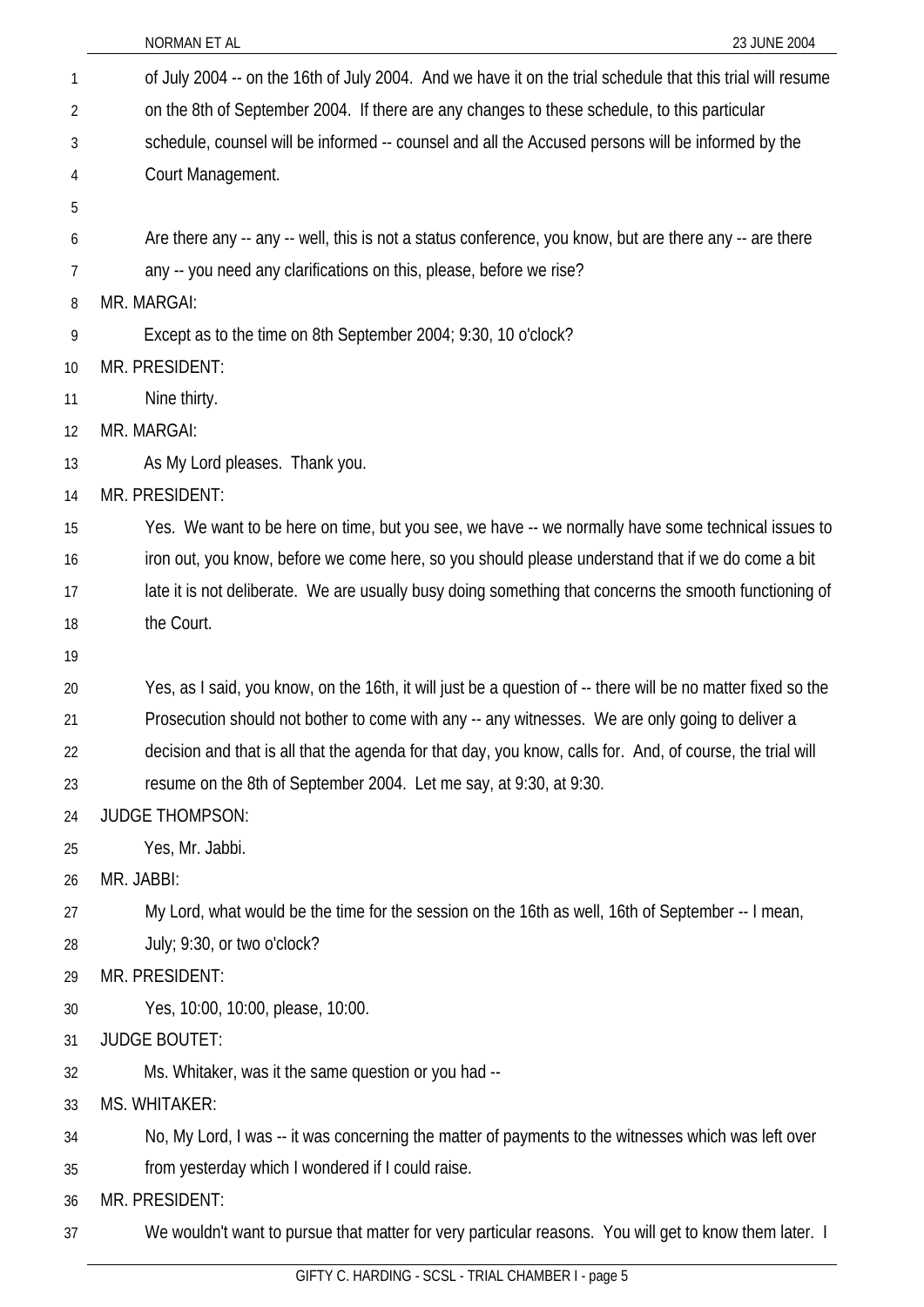|              | 23 JUNE 2004<br>NORMAN ET AL                                                                            |
|--------------|---------------------------------------------------------------------------------------------------------|
| $\mathbf{1}$ | think you better let it rest there for now.                                                             |
| 2            | <b>MS. WHITAKER:</b>                                                                                    |
| 3            | My Lord, I've been in discussion with the Prosecution and we've agreed that it would be appropriate to  |
| 4            | raise one matter on record before the Court.                                                            |
| 5            | MR. PRESIDENT:                                                                                          |
| 6            | No, let us leave it to rest there. We'll look at that document, you know, when we next, you know,       |
| 7            | meet.                                                                                                   |
| 8            | MS. WHITAKER:                                                                                           |
| 9            | It's not that document, My Lord.                                                                        |
| 10           | MR. PRESIDENT:                                                                                          |
| 11           | Which one is this?                                                                                      |
| 12           | MS. WHITAKER:                                                                                           |
| 13           | It's the receipts that the Prosecution very properly disclosed to us yesterday which showed that the    |
| 14           | witness had been paid. We then had discussion about obtaining this kind of documentation through        |
| 15           | the other witnesses that had been disclosed, as is entirely proper in our entitlement, and my learned   |
| 16           | friend, Mr. Caruso, very properly has agreed to provide that material that is within the Office of the  |
| 17           | Prosecutor. Some of it, however, is within the witness support team and we would ask, through the       |
| 18           | Court, whether that could also be provided. It's simply that it's not within his possession, although I |
| 19           | believe that he'd accept that it was appropriate for us to have it.                                     |
| 20           | MR. PRESIDENT:                                                                                          |
| 21           | We would let that matter rest there for now and we will revisit it, you know, in due time.              |
| 22           | MS. WHITAKER:                                                                                           |
| 23           | My Lord, the difficulty is, of course, we leave -- we leave the country now, and we need to have --     |
| 24           | MR. PRESIDENT:                                                                                          |
| 25           | There are many electronic means of contacting you and what have you. You have -- in any event,          |
| 26           | Dr. Jabbi is here, and Mr. Yillah is here. So, whether you are here or not, you know, these trials will |
| 27           | go on.                                                                                                  |
| 28           | MS. WHITAKER:                                                                                           |
| 29           | Of course, My Lord, but I didn't understand this to be contentious about it. It's simply that the       |
| 30           | Prosecutor have asked if I could ask for it through the Court because this material is not in their     |
| 31           | possession. But quite properly, it ought to be disclosed to us.                                         |
| 32           | MR. PRESIDENT:                                                                                          |
| 33           | I think that we have sent the message across. It's okay. The Court will rise, please.                   |
| 34           | (Court adjourned at 1453H)                                                                              |
| 35           | (Pages 1 to 6 by Gifty C. Harding)                                                                      |
| 36           |                                                                                                         |
| 37           |                                                                                                         |